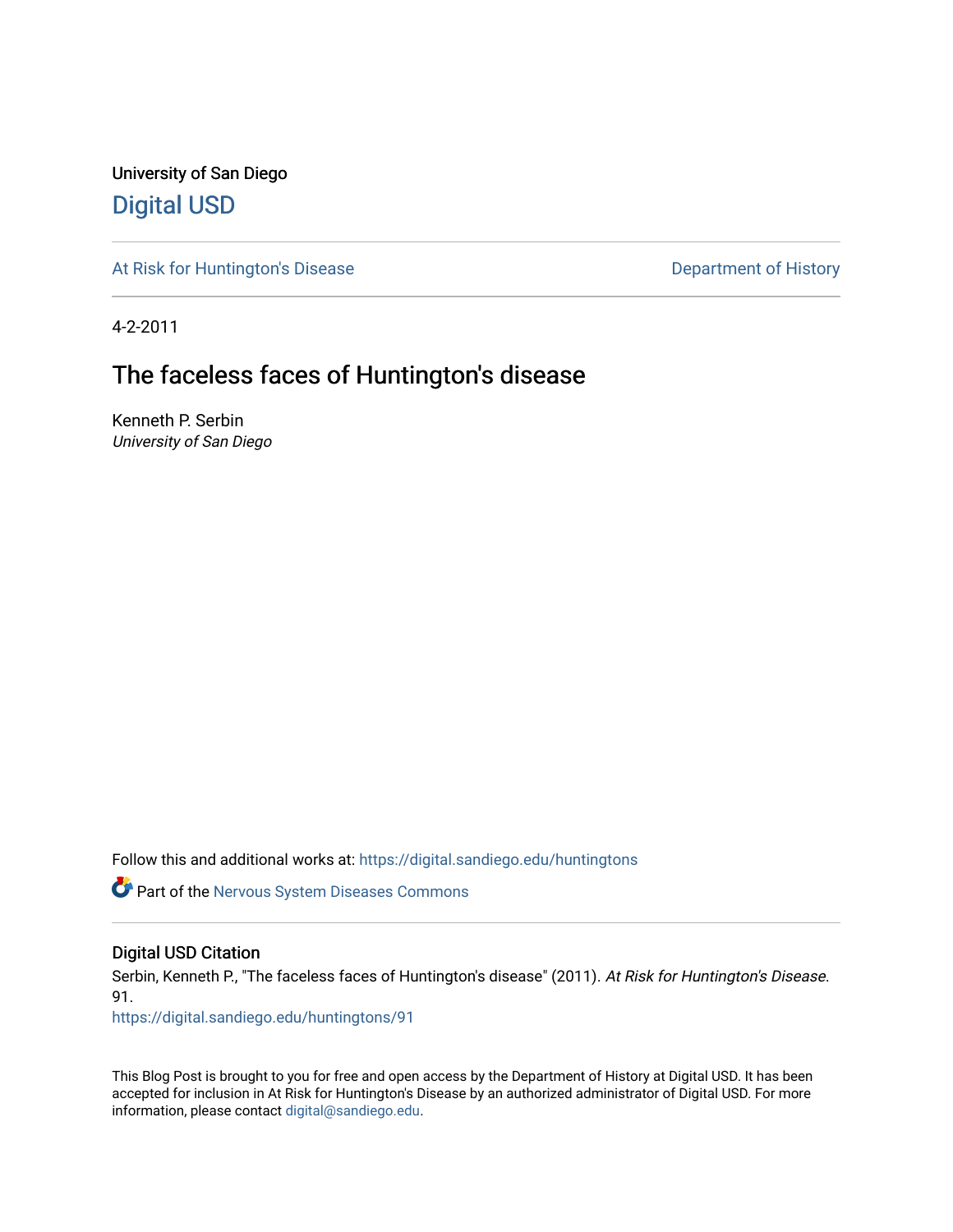# [At Risk for Huntington's Disease](http://curehd.blogspot.com/)

*HD is a genetically caused brain disorder that causes uncontrollable bodily movements and robs people's ability to walk, talk, eat, and think. The final result is a slow, ugly death. Children of parents with HD have a 50-50 chance of inheriting the disease. There is no cure or treatment.*

### Blog Archive

- $\blacktriangleright$  [2021](http://curehd.blogspot.com/2021/) (12)
- $2020(16)$  $2020(16)$
- $-2019(19)$  $-2019(19)$  $-2019(19)$
- $\blacktriangleright$  [2018](http://curehd.blogspot.com/2018/) (16)
- $2017(14)$  $2017(14)$
- $2016(13)$  $2016(13)$
- $\blacktriangleright$  [2015](http://curehd.blogspot.com/2015/) (24)
- $\blacktriangleright$  [2014](http://curehd.blogspot.com/2014/) (24)
- $\blacktriangleright$  [2013](http://curehd.blogspot.com/2013/) (30)
- $\blacktriangleright$  [2012](http://curehd.blogspot.com/2012/) (26)
- $2011(33)$  $2011(33)$
- [►](javascript:void(0)) [December](http://curehd.blogspot.com/2011/12/) (2)
- [►](javascript:void(0)) [November](http://curehd.blogspot.com/2011/11/) (4)
- [►](javascript:void(0)) [October](http://curehd.blogspot.com/2011/10/) (4)
- $\blacktriangleright$  [September](http://curehd.blogspot.com/2011/09/) (2)
- $\blacktriangleright$  [August](http://curehd.blogspot.com/2011/08/) (1)
- $\blacktriangleright$  [July](http://curehd.blogspot.com/2011/07/) (2)
- $\blacktriangleright$  [June](http://curehd.blogspot.com/2011/06/) (2)
- $\blacktriangleright$  [May](http://curehd.blogspot.com/2011/05/) (4)
- $\nabla$  [April](http://curehd.blogspot.com/2011/04/) (4) The diary of a

[Huntington's](http://curehd.blogspot.com/2011/04/diary-of-huntingtons-disease-activist.html) disease activist

The [shadow](http://curehd.blogspot.com/2011/04/shadow-career.html) career

Let's fix the law to help [Huntington's](http://curehd.blogspot.com/2011/04/lets-fix-law-to-help-huntingtons.html) families The faceless faces of

[Huntington's](http://curehd.blogspot.com/2011/04/faceless-faces-of-huntingtons-disease.html) disease

- $\blacktriangleright$  [March](http://curehd.blogspot.com/2011/03/)  $(3)$
- $\blacktriangleright$  [February](http://curehd.blogspot.com/2011/02/) (3)
- $\blacktriangleright$  [January](http://curehd.blogspot.com/2011/01/) (2)
- $2010(26)$  $2010(26)$
- $2009(21)$  $2009(21)$
- $2008(7)$  $2008(7)$
- $\blacktriangleright$  [2007](http://curehd.blogspot.com/2007/) $(7)$
- $\blacktriangleright$  [2006](http://curehd.blogspot.com/2006/) (4)
- $2005(17)$  $2005(17)$

About Me **GENE [VERITAS](https://www.blogger.com/profile/10911736205741688185)** 

View my [complete](https://www.blogger.com/profile/10911736205741688185) profile

#### SATURDAY, APRIL 02, 2011

#### The faceless faces of Huntington's disease

Huntington's disease is an orphan disease with an estimated 30,000 patients and 250,000 individuals at risk for inheriting the genetic defect that causes the disorder. HD is largely unknown to the populace, or even within the medical community. When people do learn about HD, they are shocked by the way this genetic brain disorder robs its victims of their humanity, leaving them twitching nervously, emaciated, and unable to walk, talk, and eat. The result is a slow and ugly death.

For these and many other reasons, HD families face a terrible stigma.

As a pre-symptomatic, gene-positive individual who has just recently begun exiting the "HD closet" [\(click here](http://curehd.blogspot.com/2011/02/unmasking-gene-veritas-huntingtons.html) to read more), I can attest to the great discrimination, ignorance, and denial that we regularly encounter. Still, I can't reveal many of the stories, because of the risk of damaging people's livelihoods.

We hide. We change our names. We cut ourselves off from family and friends.

We live in constant fear.

In the words of HD patient James Valvano, we are "the faceless faces of Huntington's disease."

#### **Time for an HD coming-out ritual**

The HD community must unite and speak with a common voice to the world: we *will* be heard, and we will *no longer* tolerate discrimination.

We will *erase* forever the stigma of Huntington's disease. And, by joining hands with the millions of other brothers and sisters victimized by other neurological conditions, end *their* stigma, too.

As so many other disease communities have done, we must create a ritual for speaking out in public so that people can instantly identify with our plight, our cause for treatments and a cure, and our connection to the chain of social justice and human solidarity.

#### **The Valvano family's fight**

James has thought hard about these issues.

In 2009, James' 47-year-old brother John was diagnosed with HD after experiencing symptoms first thought to be Parkinson's and/or the results of a stroke. Soon thereafter, James, who turns 40 this July, also tested positive for HD. He now had an explanation for his own health problems, which stretched back at least five years: shaking legs and occasional twitching in his right arm.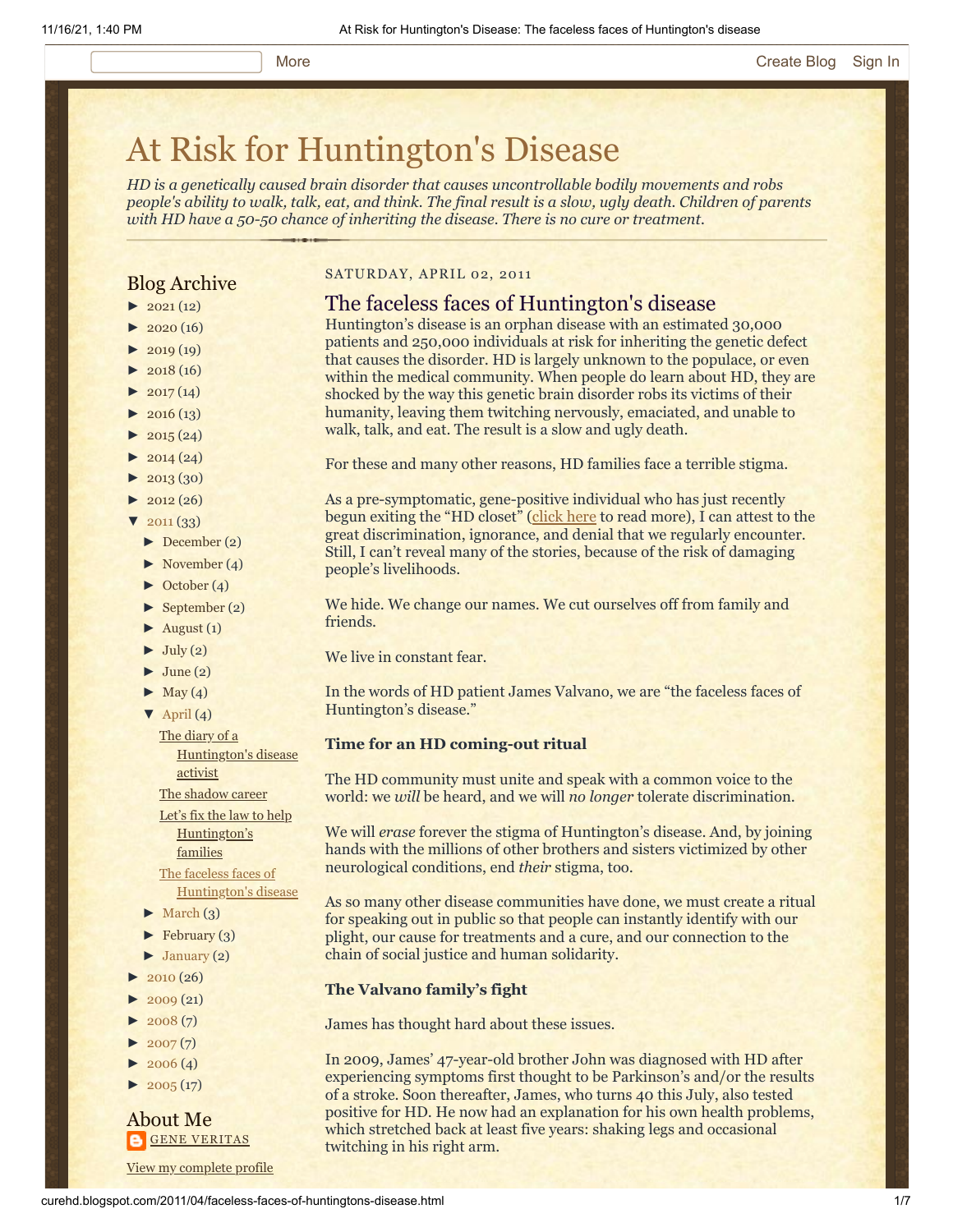# HD Links

[Huntington's](http://www.hdsa.org/) Disease Society of America [International](http://www.huntington-assoc.com/) Huntington **Association** [Huntington's](http://hddrugworks.org/) Disease Drug **Works** [Huntington's](http://www.hdlighthouse.org/) Disease **Lighthouse Hereditary Disease [Foundation](http://www.hdfoundation.org/)** [Huntington's](http://www.hdac.org/) Disease Advocacy Center Thomas [Cellini Huntington's](http://www.ourtchfoundation.org/) **Foundation** HDSA Orange County (CA) **[Affiliate](http://www.hdsaoc.org/)** HD Free with [PGD!](http://www.hdfreewithpgd.com/) [Stanford](http://www.stanford.edu/group/hopes/) HOPES Earth Source [CoQ10,](http://www.escoq10.com/) Inc.

# HD Blogs and Individuals

Chris Furbee: [Huntingtons](http://www.huntingtonsdance.org/) **Dance** Angela F.: Surviving [Huntington's?](http://survivinghuntingtons.blogspot.com/) Heather's [Huntington's](http://heatherdugdale.angelfire.com/) Disease Page

#### 11/16/21, 1:40 PM At Risk for Huntington's Disease: The faceless faces of Huntington's disease



*James Valvano (photo from his Facebook page)*

"At the time I was not in the best of health and decided to change my eating habits and exercise, alongside a medication regimen," James wrote me. "I lost upwards of 60 pounds and learned to focus my energy and meditate. I can no longer drive (my eyes flutter/move abnormally), and I sometimes have a hard time with my speech.

"I had to forfeit my small business (Marine Aquarium Shop), so I am home working on advocacy most of the day....

"Since I learned meditation techniques and decided to live more positively, I am able to function a bit less symptomatic….

"Just recently, my niece in Denver was diagnosed with HD (27) and my Dad (79) here in Saint Cloud (Florida). There are seven total (brothers and sisters) at risk. I am the second youngest of the seven, with thirteen nieces and nephews at risk."

#### **A film about the 'monster'**

James might have devised a successful formula for a neurological comingout ritual.

As part of his growing advocacy, James decided to produce an allegorical film depicting HD symptoms and the fear felt by its victims. He titled it *The Faceless Faces of Huntington's Disease*.

In the film's captions. James calls Huntington's disease a "monster" and a "living nightmare." The main character wears a black, hooded robe and a silver, ominously expressionless mask. Afflicted by HD, this person lives a lonely life as symptoms intensify.

Police officers, also wearing masks, lock up the HD person in a small cubicle. The HD person then visits a cemetery.

"Without a cure, Huntington's disease will win," the film's captioning continues. "We are not monsters."

At the very end, James appears onscreen: "My name is James Valvano. I have Huntington's disease. I am no longer a faceless face."

You can watch the film below.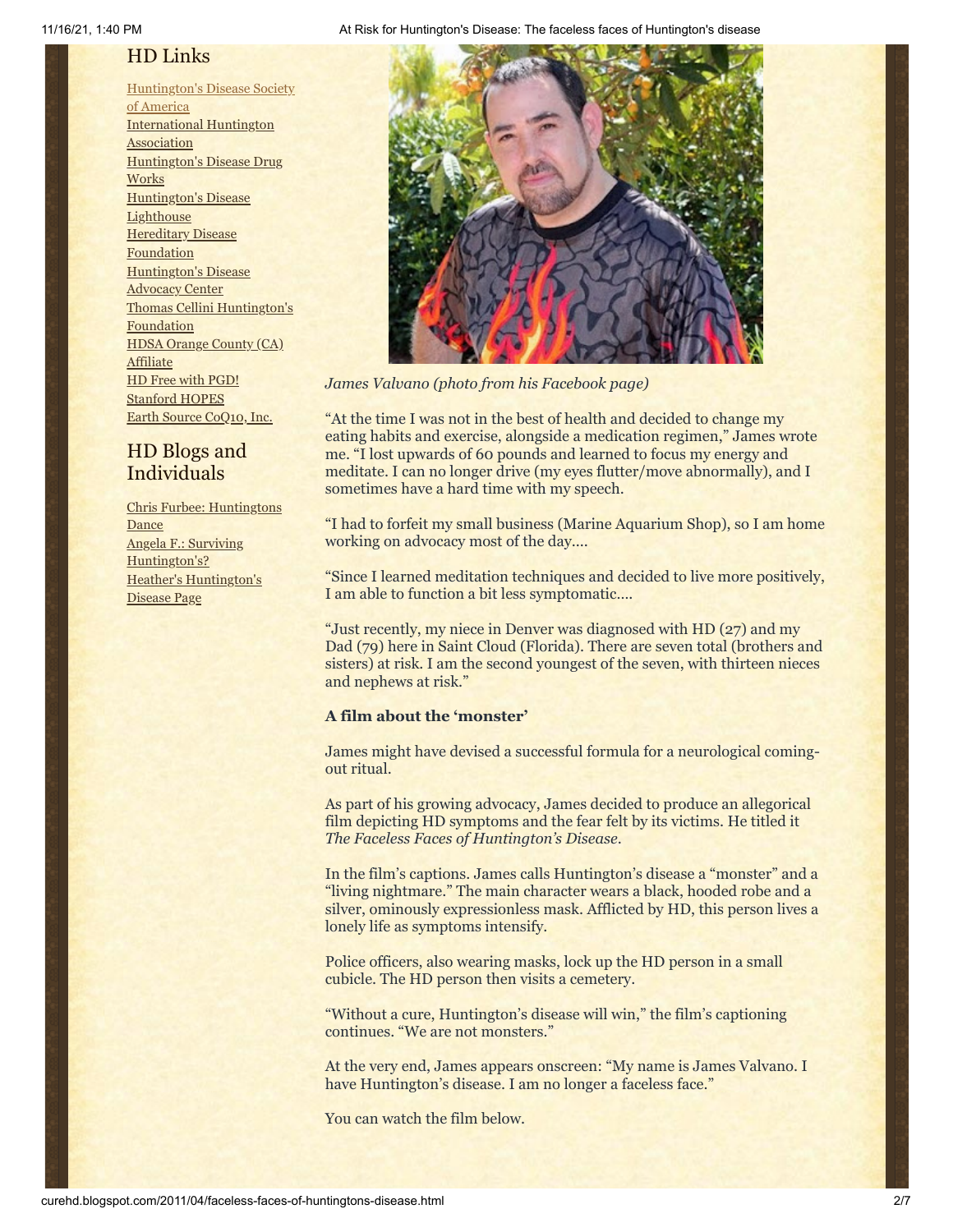

#### **Scare tactics?**

*The Faceless Faces* is not an easy film to watch. I believe it will especially shock people who have not heard of HD before or ever seen an HD patient.

In fact, the film has generated controversy among some members of the HD community. One viewer accused James of using "scare tactics."

James addressed that criticism in a comment in an HD discussion group on Facebook.

"Let me say that I searched high and low prior to creating the film, for another interpretation similar to mine – to no avail," James wrote in the February discussion. "Did I have another format? Yes. Why did I change the portrayal to its current state? I believed that HD needed to be exposed for exactly what it is – what I experience on a daily basis – what thousands experience (whether they have HD, [are] not yet sure, or if they are a caregiver).

"At the end of the film, it was key (in my expression) to 'transform' the 'monster' into human form – the person who lives with this horrific disease, the thousands of wonderful and loving people in our community who are not given the level of awareness which is so desperately needed."

I contributed to the discussion with my own comment on the film:

"Someone once criticized me for saying HD was 'dehumanizing.' I did not apologize for my description, because it IS dehumanizing. The individual thought I was calling HD people unhuman. But it's not the people – it's the disease.

"And that is James' point. HD is a shocking disease. And unknown. So it's difficult to explain.

"I thought James packed in a lot of info into a very short time. Yes, many people will find it shocking. We need different approaches for different audiences. Some people find it difficult to look at HD people. I found it difficult to look at my own mom, because the disease had stolen her humanity and because I was looking at my own future."

#### **The Neuro Film Festival**

*The Faceless Faces* has also created a stir in the community of neurologists.

James entered the film in the 2011 Neuro Film Festival, sponsored by the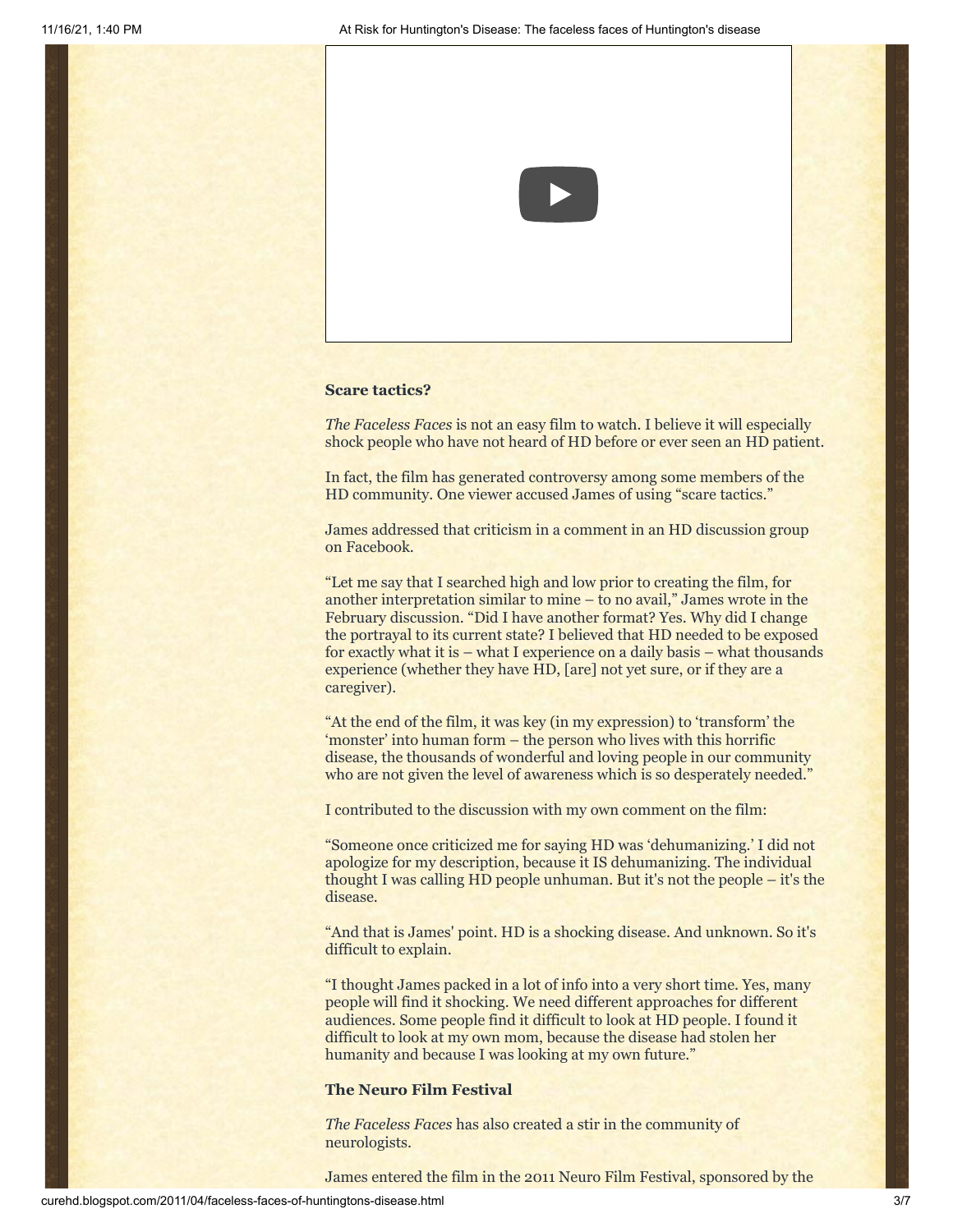11/16/21, 1:40 PM At Risk for Huntington's Disease: The faceless faces of Huntington's disease

American Academy of Neurology Foundation. Among the more than 100 entries, it received the third highest number votes from the online viewing public. (A film about multiple sclerosis came in first, followed by one about arachnoid cysts.)

According to [the festival's website](http://patients.aan.com/go/about/neurofilmfestival), the goal is to "help raise awareness" through video about brain disorders and the need to support research into preventions, treatments and cures."

The official first- and second-place winners of the competition, judged by a panel of academy members and film experts, will be announced at the festival in Honolulu on April 10.

#### **'I am No Longer Faceless'**

To build awareness even further, James is preparing part two of the film, titled *The Faces of Huntington's Disease: I am No Longer a Faceless Face*.

For this phase of the project, James is collecting short video clips of people taking off a mask and stating this sentence: "My name is (state name) and (I have Huntington's disease) (someone I love has Huntington's disease) (I am at risk for Huntington's disease), etc., and I am no longer a faceless face."

In a [teaser clip for part two](http://www.youtube.com/watch?v=4hRYtTHMfrI), James calls for everybody in the HD community tell his or her story: "You are special. You are a fighter. Our story must be told. Let's put the stigma to rest. The mask is off. We are no longer faceless. It's a new day for awareness. We will let the world know – together."

James plans to travel across America to visit participants in the film. He also hopes to fly overseas

"I believe it is time for us to unite as a worldwide community and bring about a wave of awareness unlike any other!" James [wrote on his website](http://www.wehaveaface.org/Home.html).

#### **Combating discrimination**

The task of ending the facelessness of Huntington's disease is urgent. Despite the passage of the Genetic Information Nondiscrimination Act of 2008, people in the HD must still confront harsh discrimination and ignorance about the condition. (In a future article I plan to explore the enforcement of this act.)

HD people continue to land in jail because police officers think they are drunk or because of aggressive behavior caused by the disease.

Amanda K. Titus-Meadows of Marquette, MI, recently told me and others in an HD group on Facebook that her mother Teresa, a licensed practical nurse, was laid off from her job at a hospital late last year because she'd been diagnosed with early-stage Huntington's. Amanda gave me permission to tell this story.

Suffering mainly from short-term memory loss, Teresa, 50, was nevertheless told "by both of her doctors, her neurologist, and her memory specialist that she is perfectly capable of still working. They were the ones who encouraged her to speak to a lawyer, because they believe that her rights have been violated and her employer is breaking the law."

The doctors also pointed out that the hospital had asked for Teresa's "medical records without a release." Amanda added that Teresa's boss filed disability and unemployment papers without Teresa's consent.

The family has retained an attorney.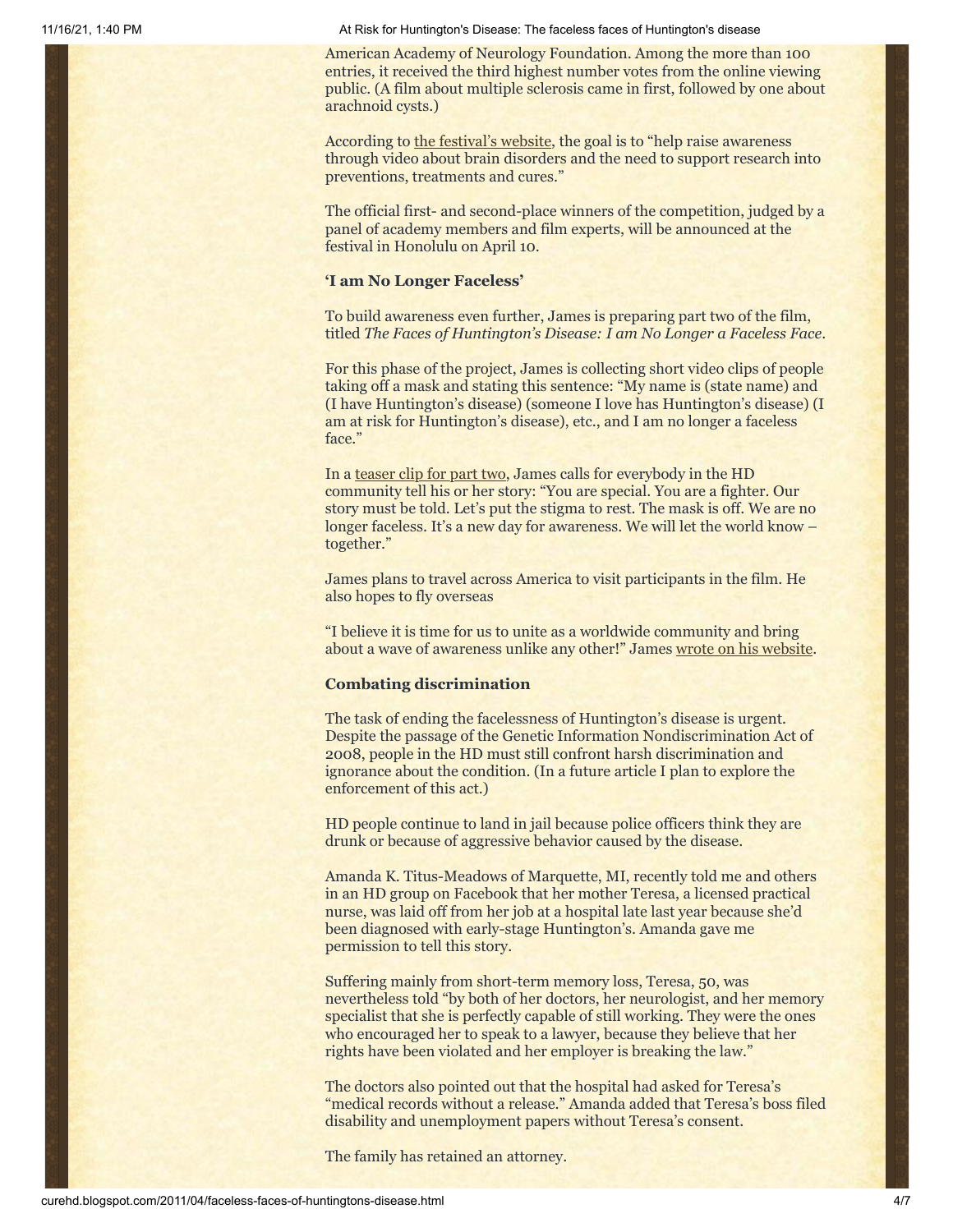11/16/21, 1:40 PM At Risk for Huntington's Disease: The faceless faces of Huntington's disease

#### **Sickening treatment**

In the discussion, other HD-affected people revealed that co-workers harassed them or pushed them out of their jobs.

"I'm sickened that things like this happen to people," Amanda wrote. "How upsetting that we be counted out just for carrying a disease. This should be handled with kid gloves and no different than a case with somebody who has diabetes, lupus, or any other disability.

"I hope that for the future of our potentially afflicted children that we are able to make the disease clear to those who don't understand and protect them from suffering the same discrimination."

I added my own feelings about this situation: "I am deeply saddened, disturbed, and angered.… NOW WE KNOW why so many people in the HD community are FACELESS! We've all got to fight for our rights! Many people have asked why I use a pseudonym on my blog. It's experiences like Amanda's mom's that have kept me anonymous for fear of losing my own job."

#### **Removing the mask (again)**

To those in the HD community who would still hesitate to end their facelessness, James says: "If not now, when?"

After remaining anonymous for 15 years after my mother's diagnosis with HD in 1995 (she died in 2006), I began to exit the HD closet last year.

On February 7 of this year I came out to some 250 prominent HD scientists and other attendees by giving the **keynote address** to "Super Bowl" of Huntington's disease research, the 6th Annual HD Therapeutics Conference, held in Palm Springs, CA, and sponsored by the CHDI Foundation, Inc., the so-called "cure Huntington's disease initiative."

My speech was titled "*Blog Entry No. 85* … Unmasking the World of Gene Veritas: An Activist Copes with the Threat of Huntington's Disease."

On March 31, I spoke about HD to the very first time to a trusted coworker, although I'm still deeply fearful of potential discrimination if more colleagues find out.

Like tens of thousands of affected, gene-positive, and at-risk individuals, I'm in a race against time. We are all awaiting treatments for HD.

For me, the time to speak out is truly *now.* I will submit my own short video clip for inclusion in *The Faces of Huntington's Disease: I am No Longer a Faceless Face*. Please watch below.

This video is my way of bidding farewell until my next article – and of asking everybody to help make HD, and other devastating neurological disorders, diseases with real faces.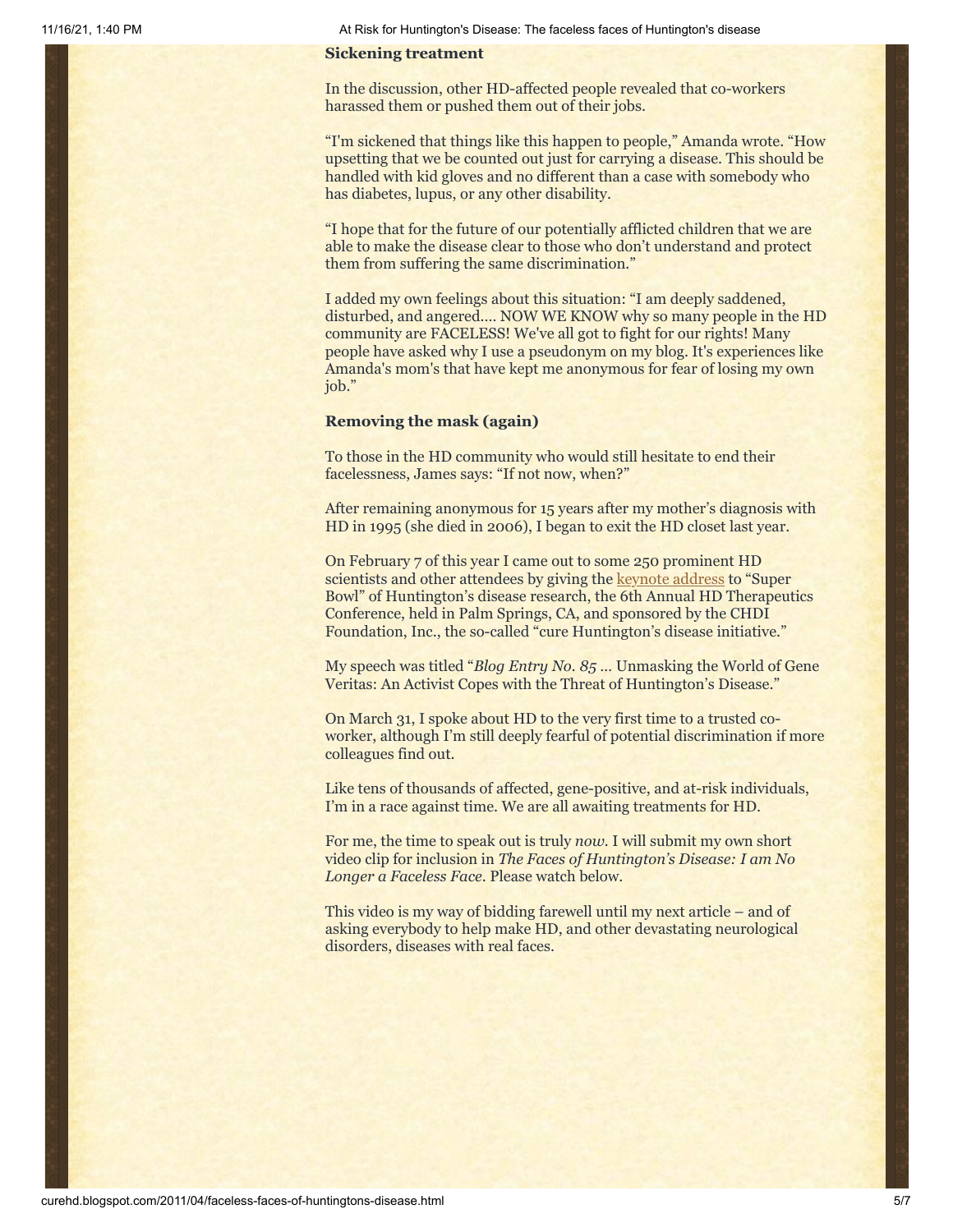

Posted by Gene [Veritas](https://www.blogger.com/profile/03599828959793084715) at [1:27](http://curehd.blogspot.com/2011/04/faceless-faces-of-huntingtons-disease.html) PM ▷€  $M$ က

Labels: [advocacy](http://curehd.blogspot.com/search/label/advocacy), at [risk](http://curehd.blogspot.com/search/label/at%20risk), [awareness](http://curehd.blogspot.com/search/label/awareness), [brain](http://curehd.blogspot.com/search/label/brain), [closet](http://curehd.blogspot.com/search/label/closet), [cure](http://curehd.blogspot.com/search/label/cure), [death](http://curehd.blogspot.com/search/label/death), [faceless](http://curehd.blogspot.com/search/label/faceless), [gene-positive](http://curehd.blogspot.com/search/label/gene-positive) , [genetic](http://curehd.blogspot.com/search/label/genetic%20defect) , genetic defect , [Huntington's](http://curehd.blogspot.com/search/label/Huntington%27s) , [ignorance](http://curehd.blogspot.com/search/label/ignorance) , orphan [disease](http://curehd.blogspot.com/search/label/orphan%20disease) , [stigma](http://curehd.blogspot.com/search/label/stigma) , [symptoms](http://curehd.blogspot.com/search/label/symptoms) , [treatments](http://curehd.blogspot.com/search/label/treatments)

#### 4 comments:

#### **[James Valvano](http://www.wehaveaface.org/) said...**

Ken, I wish to thank you from the bottom of my heart for writing this article! I am honored that you featured my story, and my (film) mission. I am blessed to be a part of this amazing and loving HD family!! I am touched by your personal story and your own strengths! I look forward to meeting you!! For those who are unaware- I am currently visiting my friend in Tennessee (I have not seen her in 19 years), and phone / Internet connectivity is poor...so I am glad to be able to have this short moment to express my gratitude! Thank you again, and you are loved - James Valvano

11:37 AM, [April](http://curehd.blogspot.com/2011/04/faceless-faces-of-huntingtons-disease.html?showComment=1301855855050#c8960292030704390012) 03, 2011

# **[Timeout Group "Share"](https://www.blogger.com/profile/14101662928660501754) said...**

Hi Ken great to read your Blog and meet you even tho not in person.

I am so pleased to have so many people like you who want to bring HD into every day talking rather than hiding behind the faces we are born with ...thank you to our HD family xx june Brown

Carer for my husband suffering HD

3:11 PM, [April](http://curehd.blogspot.com/2011/04/faceless-faces-of-huntingtons-disease.html?showComment=1301868709098#c7782878695214583562) 03, 2011

#### **Amanda Meadows said...**

Wow, that is fantastic. I'm speechless and that does'nt happen very often. Until joining the HD group I had no idea that there were so many people whos lives have been affected by HD. It's